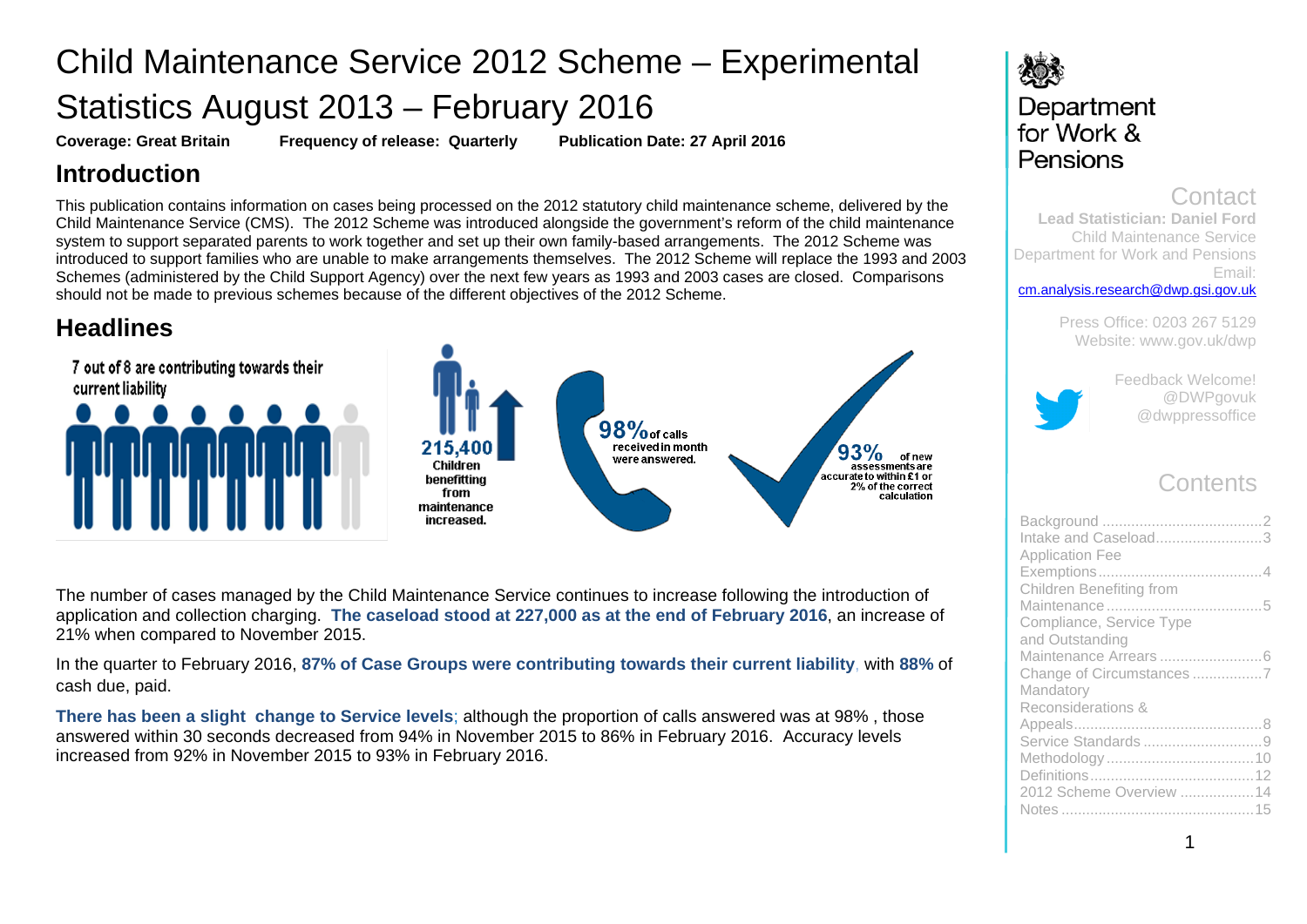## <span id="page-1-0"></span>**Background**

This publication contains information on cases being processed on the 2012 statutory child maintenance scheme, delivered by the Child Maintenance Service. The data covers the period of August 2013 to February 2016.

The 2012 child maintenance scheme was introduced using a staged implementation process, known as a pathfinder approach.



This release begins from the period where the pathfinder approach to the 2012 Scheme was open to new applicants with at least two qualifying children with the same two parents named in the application. Prior to August 2013 the caseload was restricted, with the low volumes of cases handled not being representative of the overall child maintenance caseload.

From 30 June 2014, application fees were introduced when applying to the 2012 scheme, along with charges for certain enforcement activities. Collection charges were introduced for using the Child Maintenance Service to collect and pay maintenance from August 2014.

These statistics are still in the early stages of development and assurance. Some of the statistics are currently collated manually by accessing core systems while the development of automated system based reports continues. These statistics have therefor been classified as experimental as we continue to assure and approve our methodology. They may be revised in future editions.

The [publication strategy for the 2012 Scheme](https://www.gov.uk/government/publications/publication-strategy-for-the-2012-scheme-administered-by-the-child-maintenance-service) was published on 26 February 2014 and last updated on 30 December 2015.

## **Changes to this Publication**

There are no changes in this publication.

## **Changes to Future Publications**

Information on the 2012 Scheme continues to be developed and tested. Additional measures will be included in future publications when DWP statisticians are assured of the quality of the data, in line with the [publication strategy.](https://www.gov.uk/government/publications/publication-strategy-for-the-2012-scheme-administered-by-the-child-maintenance-service)

## **Upcoming Releases**

The next release of Experimental Statistics on the 2012 Scheme will contain data up to May 2016 and will be published in June/July 2016.

## **Supplementary excel tables**

All underlying data included in the charts and figures featured in this summary are included in accompanying excel tables.

This includes tables on those applying to the 2012 Scheme, total cases managed by the system, compliance and breakdowns of cases paying through the scheme or directly to the Receiving Parent. It also includes figures on service standards, including Telephony, Accuracy, Complaints, Change of Circumstances, Mandatory Reconsiderations and Appeals.

Methodology and Definitions are included on pages 10 to 13.

<span id="page-1-1"></span>Page 14 provides an overview of the 2012 Child Maintenance Scheme.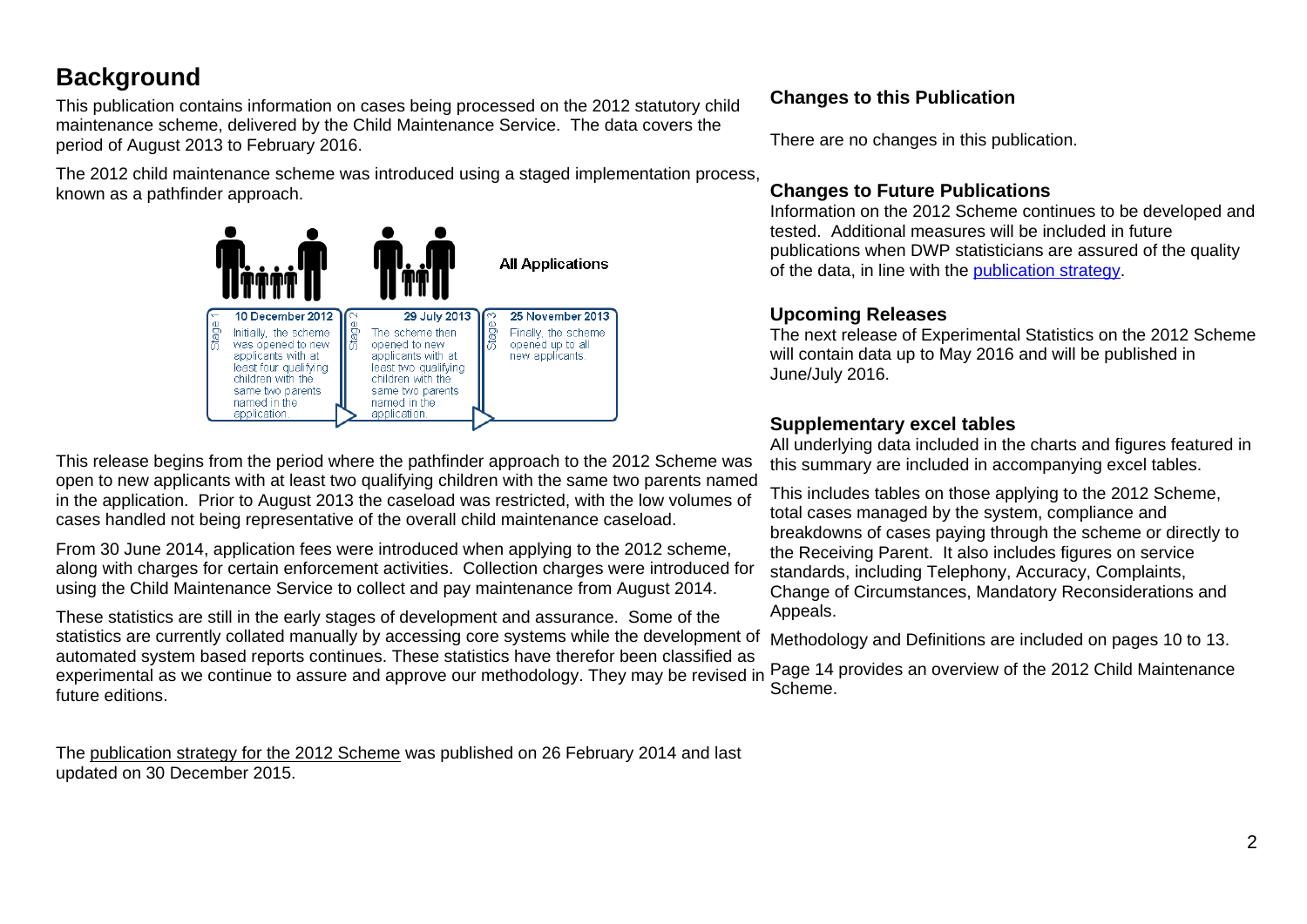## **Intake and Caseload**

### **The number of cases managed by the Child Maintenance Service continues to increase**

**Total caseload each month from August 2013 to February 2016**



Cases on the 2012 Scheme have the option to pay maintenance via the CMS Calculation and Collection Service or pay maintenance directly to the Receiving Parent (Direct Pay). Where there is evidence that suggests that the Paying Parent is unlikely to pay, Direct Pay will not be appropriate and the Calculation and Collection Service will be used.

From 30 June 2014, application fees were introduced when applying to the 2012 scheme, along with charges for certain enforcement activities. Collection charges were introduced for using the Child Maintenance Service to collect and pay maintenance from August 2014.

## **Main Findings**

**The number of cases managed on the 2012 Scheme increased by 21% in February 2016** when compared to November 2015.

See **Table 1** for full data.

A system issue has been identified which impacts New Application Intake figures in Table 1. Investigations have been carried out which identified incorrect duplication of New Applications.

The identified duplicate cases created from the system issue have been removed from the New Application Intake figures in Table 1.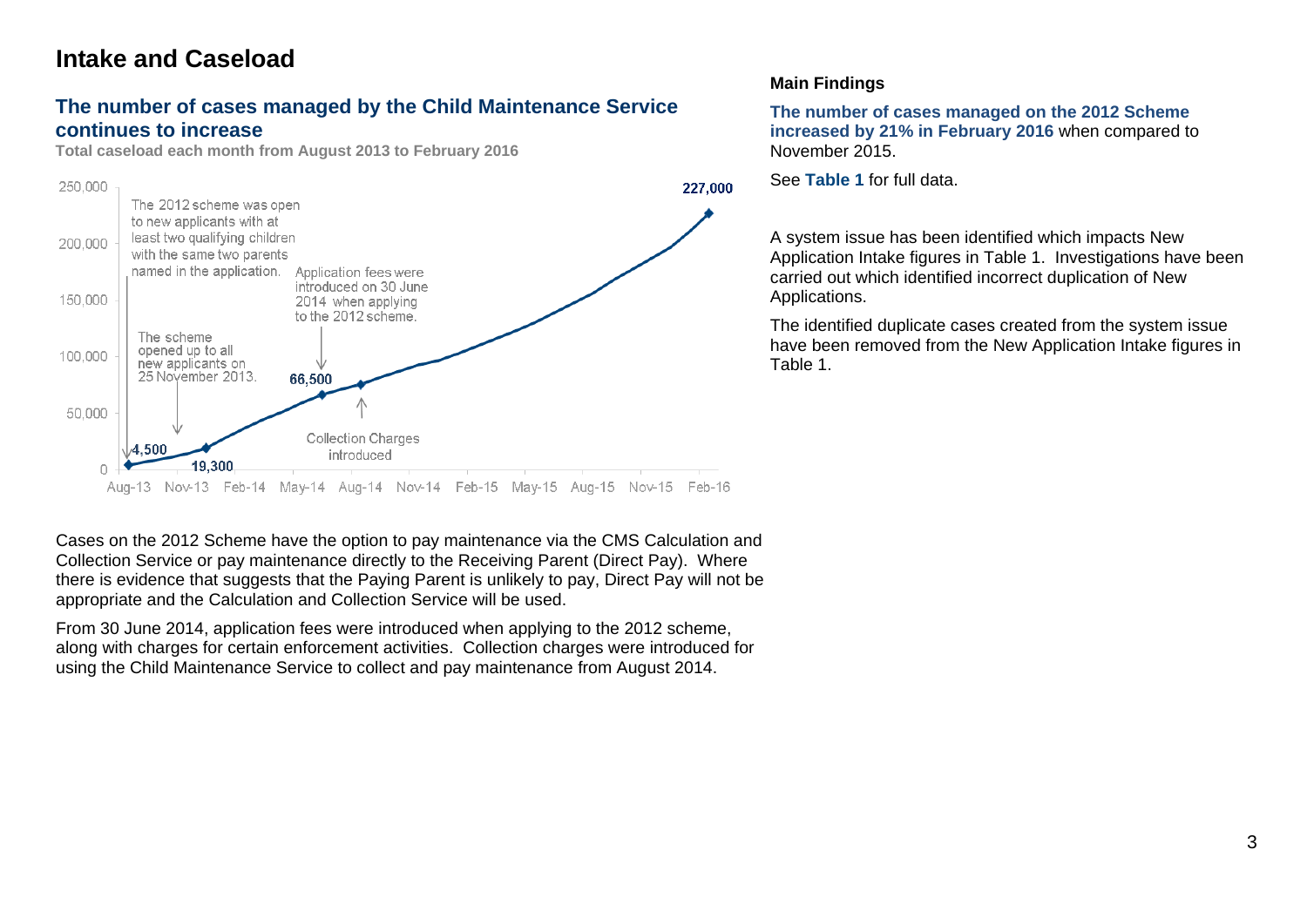## <span id="page-3-0"></span>**Application Fee Exemptions**

### **The percentage of exemptions from Application Fees has remained steady**

**Intake split by percentage of fee paying applications and percentage of fee exemptions - March 2015 to February 2016**



### **Main Findings**

**The proportion of exemptions from Application Fees against intake has remained between 29% and 32% since March 2015.** 

As at the end of February 2016, there were 3,670 exemptions to Application Fees. Of these, 3,640 were for the reason of Domestic Violence.

Figures on the number of Application Fee Exemptions and Fee Exemptions due to reason of Domestic Violence are available in **Table 2**.

The

Child Support Fees Regulations 2014 introduced an application fee for people who apply to use the Child Maintenance Service. Since 30 June 2014, there is a £20 fee to apply to the 2012 Scheme, payable by the applicant at the point of application. Arrears only applications are not subject to this fee.

Those who declare that they have suffered domestic violence or abuse, and they have declared this to an approved body, as well as those who are under 19 years of age are exempt from the application fee. We have used the cross-government definition of domestic violence and abuse developed by the Home Office. This has been published, along with the list of approved organisations to which such an incident can be reported, alongside the Child Support Fees Regulations 2014.

[https://www.gov.uk/government/uploads/system/uploads/attachment\\_data/file/261882/child](https://www.gov.uk/government/uploads/system/uploads/attachment_data/file/261882/child-support-fees-who-to-report-domestic-violence-to.pdf)[support-fees-who-to-report-domestic-violence-to.pdf](https://www.gov.uk/government/uploads/system/uploads/attachment_data/file/261882/child-support-fees-who-to-report-domestic-violence-to.pdf)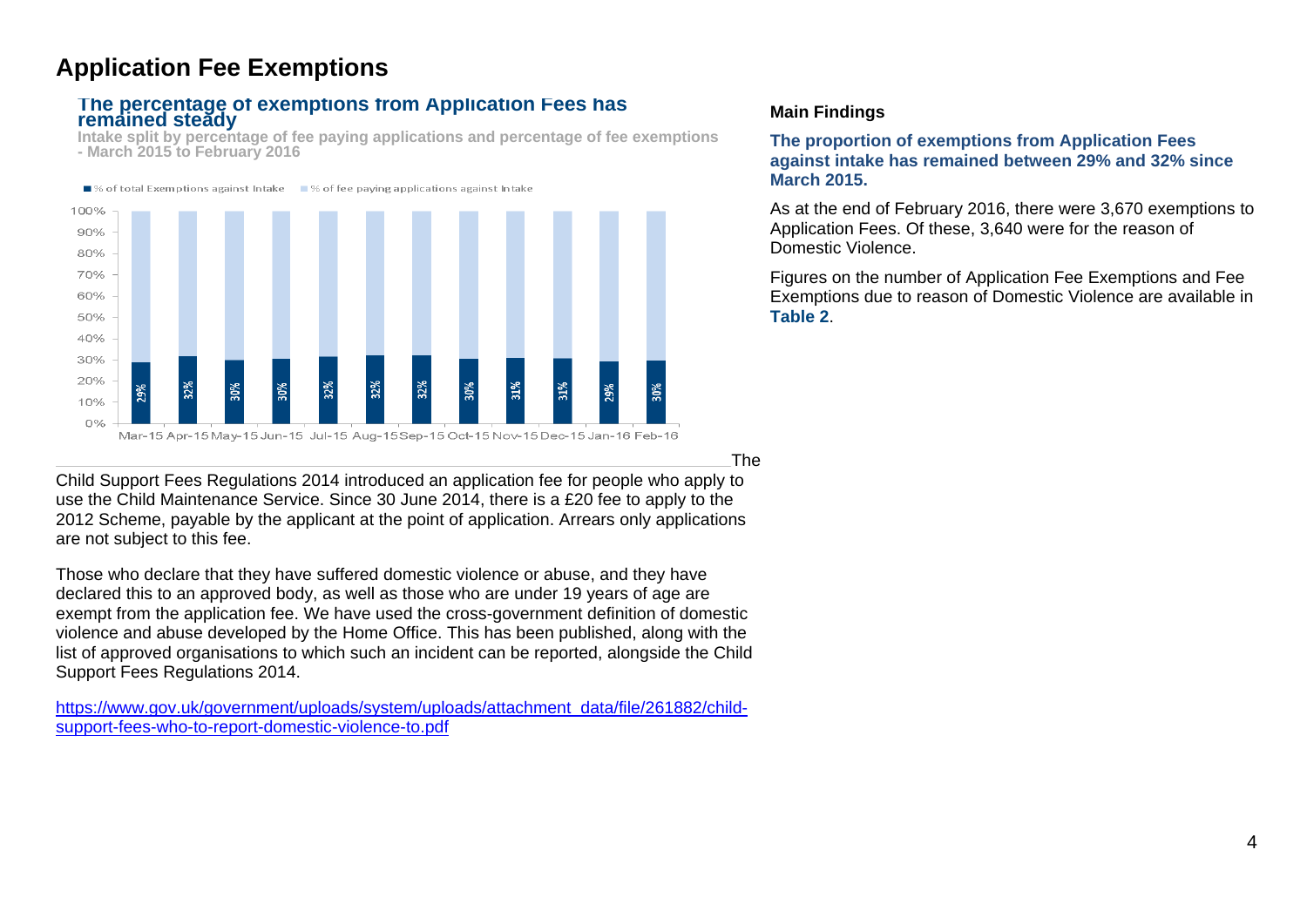## <span id="page-4-0"></span>**Children Benefiting from Maintenance**

## **The number of Children Benefiting has increased as more applications are made to the 2012 Scheme.**



**Children Benefiting taken from a sample of compliant cases - December 2014 to February 2016**

### The graph above shows the number of Children Benefiting from maintenance, calculated from cases in which a payment was received or had a Direct Pay arrangement in place.

A statistically valid sample is taken from the cases that have a positive liability to calculate a figure for the average number of children per case. This figure is then multiplied by the number of cases paying in the quarter to give the number of Children Benefiting. The sampling is completed on a 6 monthly basis, with the average figure then used in the months between sampling. The most recent sample was taken in October 2015.

## **Main Findings**

In October 2015, the average number of children per case was 1.51. At the end of October 2015, we were 95% confident that the number of children benefiting lies between 170,500 and 181,100.

The number of Children Benefiting has increased as more applications are made to the 2012 Scheme. **In the quarter to February 2016, 215,400 children benefited from maintenance.** 

See **Table 3** for full data.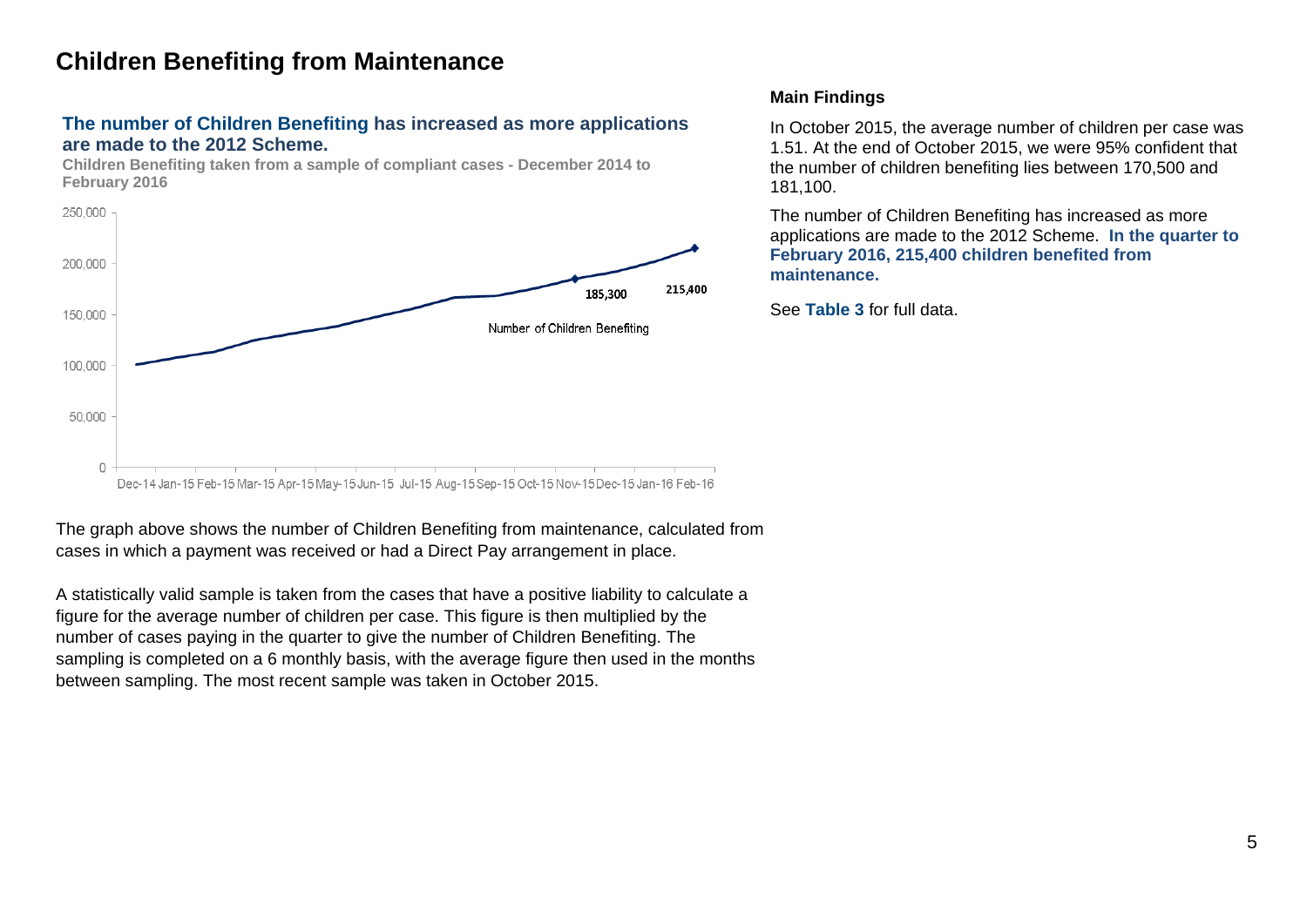## **Compliance, Service Type and Outstanding Maintenance Arrears**

The percentage of Case Groups contributing towards current liability has remained steady. Lower use Croups Contributing fowards Current Liability in<br>Case Groups Contributing towards Current Liability in<br>the previous Quarter (%) March 2015 to February 2016.



The percentage of cash due paid in the quarter has remained The percentage of cash the paid in the quarter has remained<br>Steady.<br>Case Paid against Cash Due in the Quarter (%) March 2015 to February 2016.



A Case Group is defined as all of the cases associated to a Paying Parent. For example, there may be two separate cases for children in relation to the same paying parent. For example a parent could have children with different partners, who are both claiming maintenance. Both of these cases will be linked by the Paying Parent and defined as a Case Group.

## Chosen method of payment of those who are due to pay maintenance as at February 2016

**Collection Service, 30%** 

Direct Pay, 70%

Clients are encouraged wherever possible to use Direct Pay as their method of payment. Collection fees were introduced from August 2014 for clients who use the Calculation and Collection Service. Paying Parents will be charged a rate of 20% with Receiving Parents charged at 4%.

The amount of **Outstanding Maintenance Arrears** includes arrears accrued on the 2012 Scheme only; figures do not contain details of arrears transitioned from the 1993/2003 Schemes or Direct Pay.

## **Main Findings**

**7 out of 8 are contributing towards their current liability**



In the quarter to February 2016, **87% of Case Groups were contributing towards their current liability**, with **88%** of cash due, paid.

Figures on the number of Case Groups with a Current Liability and Case Groups contributing towards a Current Liability are included in **Table 4** and Cash Compliance data is available in **Table 5**.

As at the end of February 2016, **70% of cases that were due to pay their liability chose to pay maintenance directly to the Receiving Parent.** This is unchanged at November 2015.

See **Table 6** for historical splits of Service Type.

The Outstanding Maintenance Arrears are increasing as the caseload grows. As at February 2016, the **amount stood at £52.5 million on 74,600 Case Groups**. Full data is now available in **Table 7**.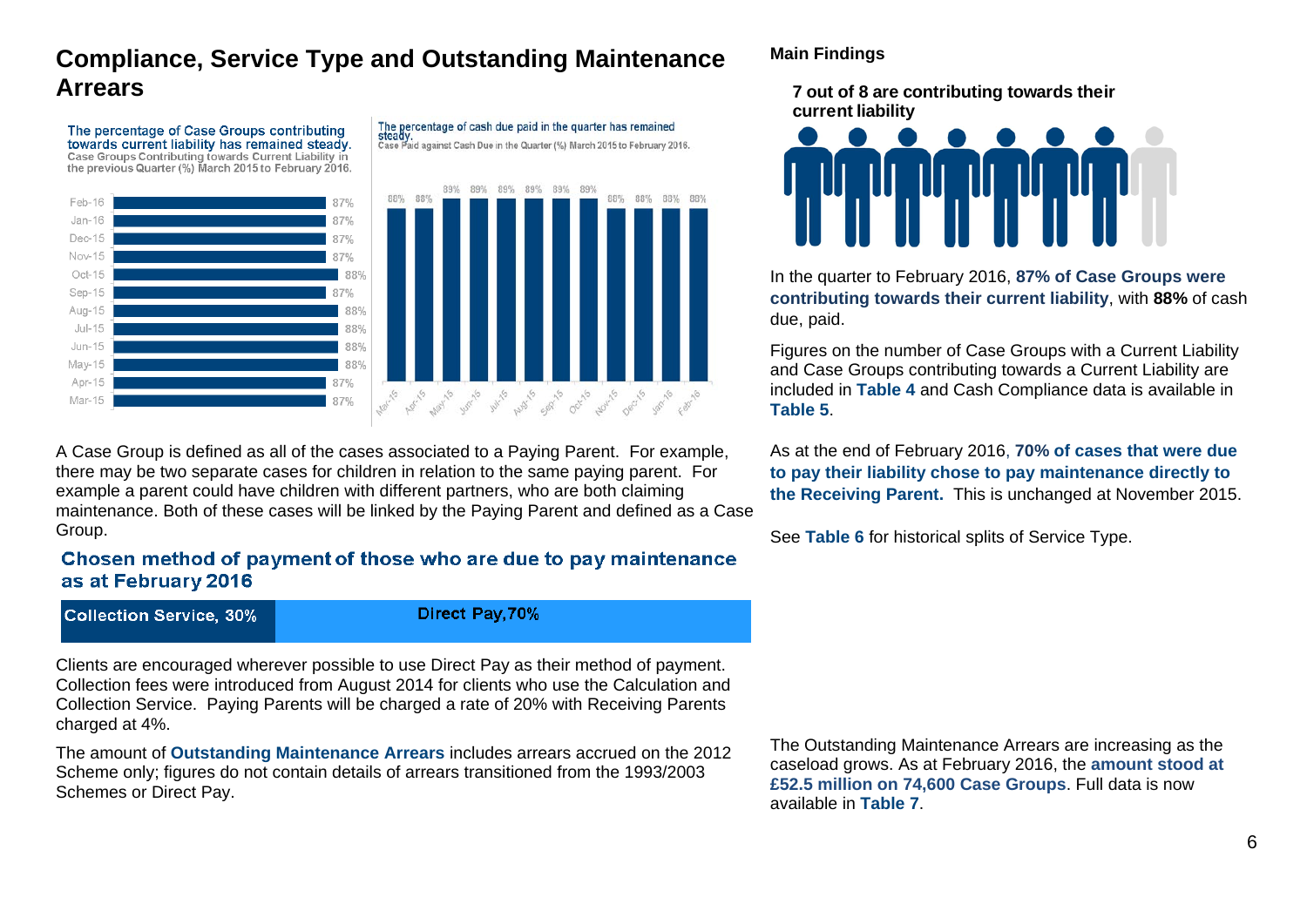## **Change of Circumstances**

### **The proportion of Change of Circumstances cleared within 28 days has decreased from March 2015.**

**Change of Circumstances - March 2015 - January 2016**



The graph above shows the percentage of Change of Circumstances cleared within 28 days. This is the number of Service Requests that have cleared within 28 days as a proportion of the total number of Service Requests received.

### <span id="page-6-0"></span>**Main Findings**

Of the **131,900 Service Requests received** in January 2016, 88% of these were cleared with 28 days.

This is a slight decrease from October 2015 where, of the 120,280 Service Requests received, 90% were cleared within 28 days.

<span id="page-6-1"></span>See **Table 8** for full data.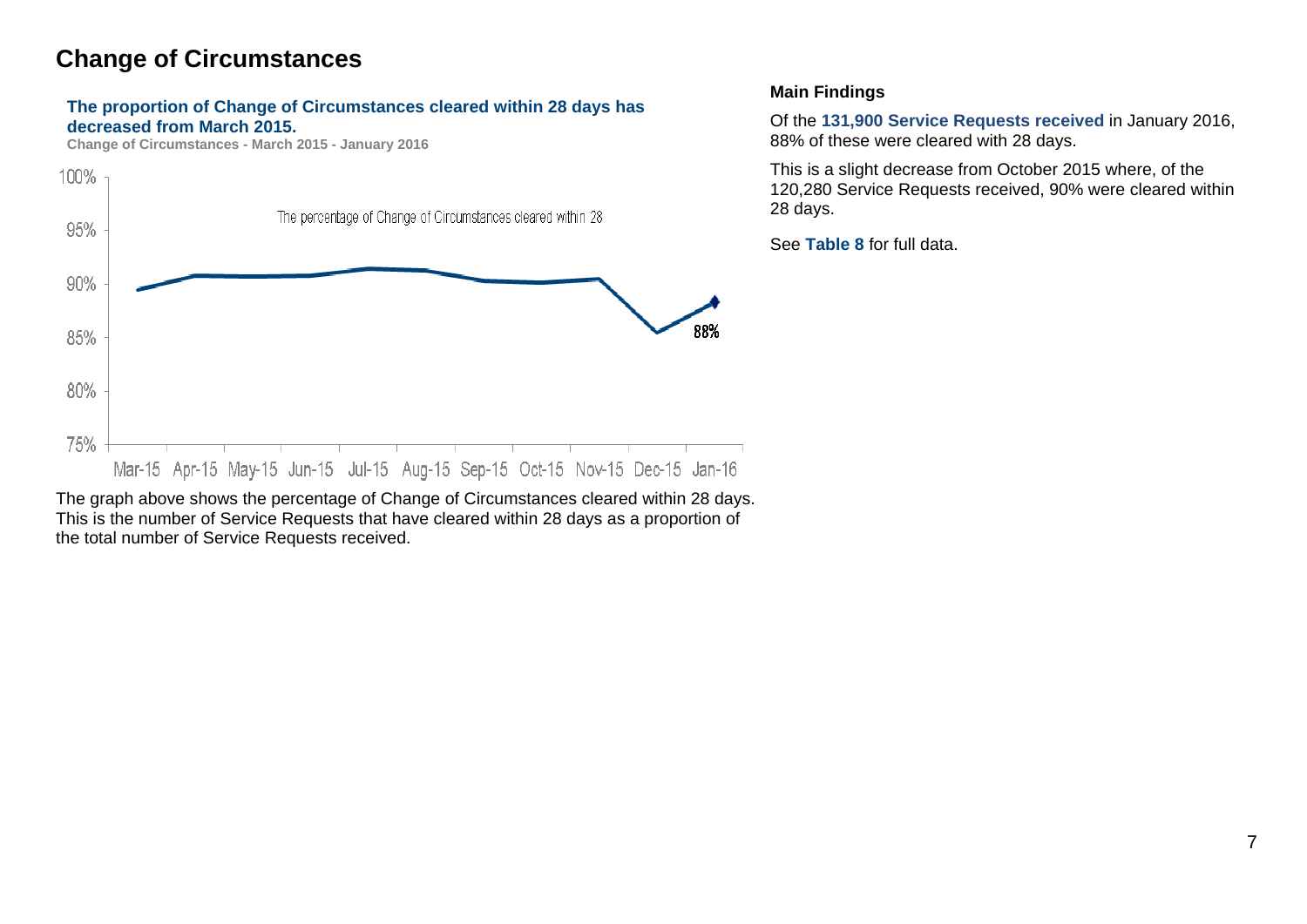## **Mandatory Reconsiderations and Appeals**

## **The percentage of Mandatory Reconsiderations cleared within 20 days is at its highest point since April 2015.**

**Mandatory Reconsiderations - April 2015 to February 2016**



A Mandatory Reconsideration is when clients wish to dispute a decision and are required to ask the CMS to reconsider and revise the decision. The intention is that clients will then be able to make an informed decision on formally appealing to the Tribunal. An appeal cannot be lodged with Her Majesty's Courts and Tribunals Service (HMCTS) until the Mandatory Reconsideration process has been completed.

### **Appeal Outcomes have fluctuated since April 2015**

**Appeals Outcomes - April 2015 to February 2016**



Appeals that are revised by the CMS or upheld by the Tribunal Service include those where the original decision made was correct but further evidence has been provided resulting in a revision.

#### **Main Findings**

In February 2016, there were **1,010 Mandatory Reconsiderations** received and 840 cleared. Of these, 89% were cleared within 20 days.

See **Table 9** for the full breakdown.

In February 2016, **90 appeals were received** from clients and 50 were cleared, of which 35 were Tribunal Service Outcomes and 15 were Child Maintenance Service Outcomes.

See **Table 10** for the further breakdowns.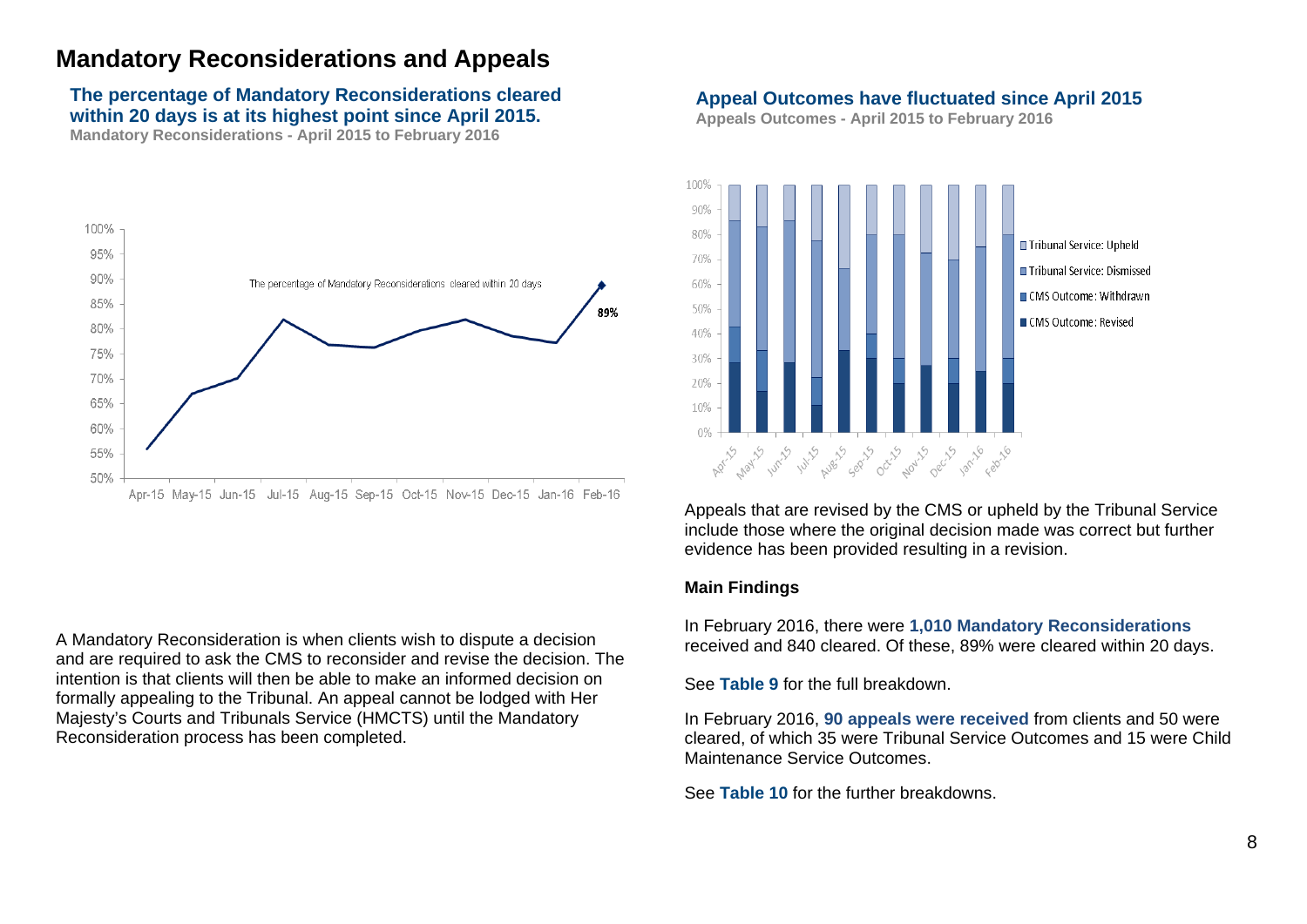## <span id="page-8-0"></span>**Service Standards**

## **The proportion of calls answered remains high although there has been a decrease in calls being answered within 30 seconds.**

**Percentage of Calls answered, split by time taken to answer - August 2013 to February 2016**



## **Accuracy levels increased to 93% in February 2016 from 92% in November 2015**

**Accuracy levels - August 2013 - February 2016**



In response to customer feedback an enhancement to telephony routing was introduced in May 2015. The enhancement has allowed even more customers to be routed to caseworkers with the appropriate knowledge and skills to deal with their enquiry or progress their case. This change has resulted in a small increase in the time taken to answer calls.

Accuracy is defined as the proportion of cases that are accurate to within £1 or 2% of the correct calculation based on the latest assessment at the point of selection.

### **Main Findings**

There were **215 Complaints** received in February 2016. See **Table 11** for full data.

The proportion of calls answered has remained high overall other than the dip in January 2014 due to calls routing incorrectly. **In February 2016, 98% of calls were answered, with 86% answered within 30 seconds.** See **Table 12** for full data.

In month **Accuracy** stands at 93% in February 2016 which an increase of 1% from November 2015. See **Table 13** for full data.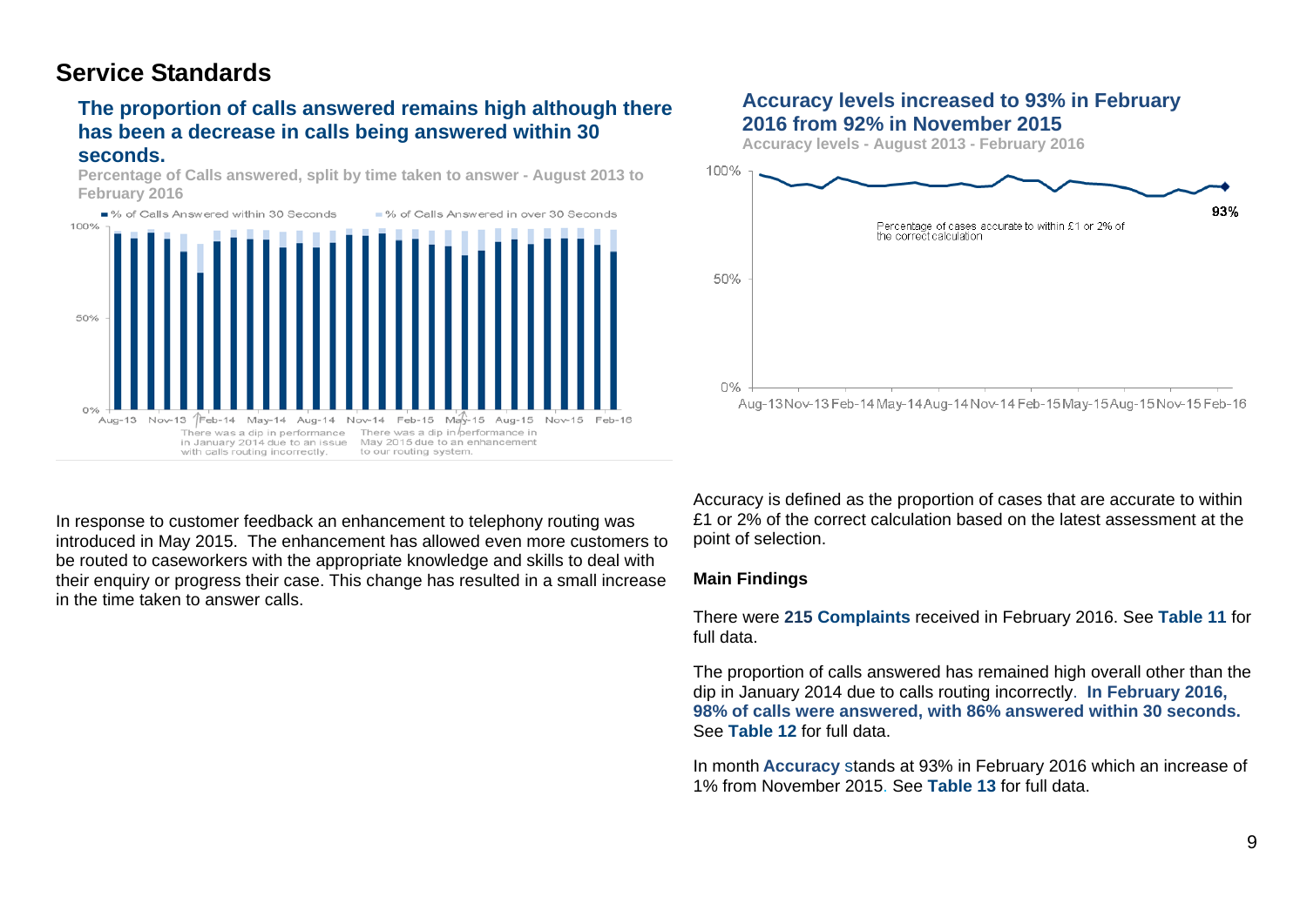## <span id="page-9-0"></span>**Methodology**

Prior to December 2013, data are not representative of the full caseload due to the 2012 Scheme being introduced using a phased approach. During the early stages of the 2012 Scheme, applications were still accepted on the 2003 Scheme where the criteria were not met to apply to the 2012 Scheme. Please see the [Child Support Agency Quarterly Summary of Statistics](https://www.gov.uk/government/collections/child-support-agency-quarterly-summary-statistics--2) for historical intake figures for CSA 1993 2003 cases.

### **Data Sources**

From August 2013 to March 2014 **Intake and Caseload** information was produced through interrogation of the Siebel case management system. From April 2014 onwards, this information is sourced from an automated report.

### **Data Quality**

A system issue has been identified which impacts New Application Intake figures in **Table 1**. Investigations have been carried out which identified incorrect duplication of New Applications.

The identified duplicate cases that have been created from the system issue have been removed from the New Application Figures in **Table 1**. Work continues to explore the reasons for the duplicates which may result in future changes to methodologies.

New Application Intake figures include some cases where the client has closed an existing application and decided to come back to the CMS at a later date.

**Application Fee Exemptions** data are manually extracted via filters from the Siebel source system and are snapshot figures taken at that point in time. By interrogating the source system we are able to provide a case based view as at the end of each month. Data are available from December 2014.

**Children Benefiting in Table 3** is calculated on cases that have been compliant in the quarter. A statistically valid sample is taken from the cases that have a positive liability to calculate a figure for the average number of children per case. This figure is then multiplied by the number of cases paying in the quarter to give the number of Children Benefiting. The sampling is completed on a 6 monthly basis, with the average figure then used in the months between sampling. The most recent sample was taken in October 2015.

**Compliance** measures include cases paying both via the Calculation and Collection service and Direct Pay. **Table 4**: Proportion of Case Groups Contributing towards Current Liability is derived by dividing the number of Case Groups that have paid by the number of Case Groups due to pay. **Table 5**: Proportion of cash paid from Case Groups with a Current Liability is derived by dividing the amount of cash paid by the amount of cash due, from Case Groups that were due to pay.

Cases paying via Direct Pay are assumed to be fully compliant as clients can come back to the CMS if there is a default on their payment or to request a revised calculation.

**Service Type** information in **Table 6** provides Service Type information sourced directly from the Siebel source system. This data is available from August 2014, giving a case based view as at the end of each month.

**Outstanding Maintenance Arrears** information in **Table 7** is obtained from the Client Fund Accounts which are sourced by collating data from Sage General Ledger software with Operational Management Information.

**Changes of Circumstance** measures in **Table 8** include the number of changes received, cleared and outstanding. Data are sourced from a Siebel system extract. The proportion of clearances is derived by taking the number of Service Requests that have cleared within 28 days divided by the total number that have been received that month.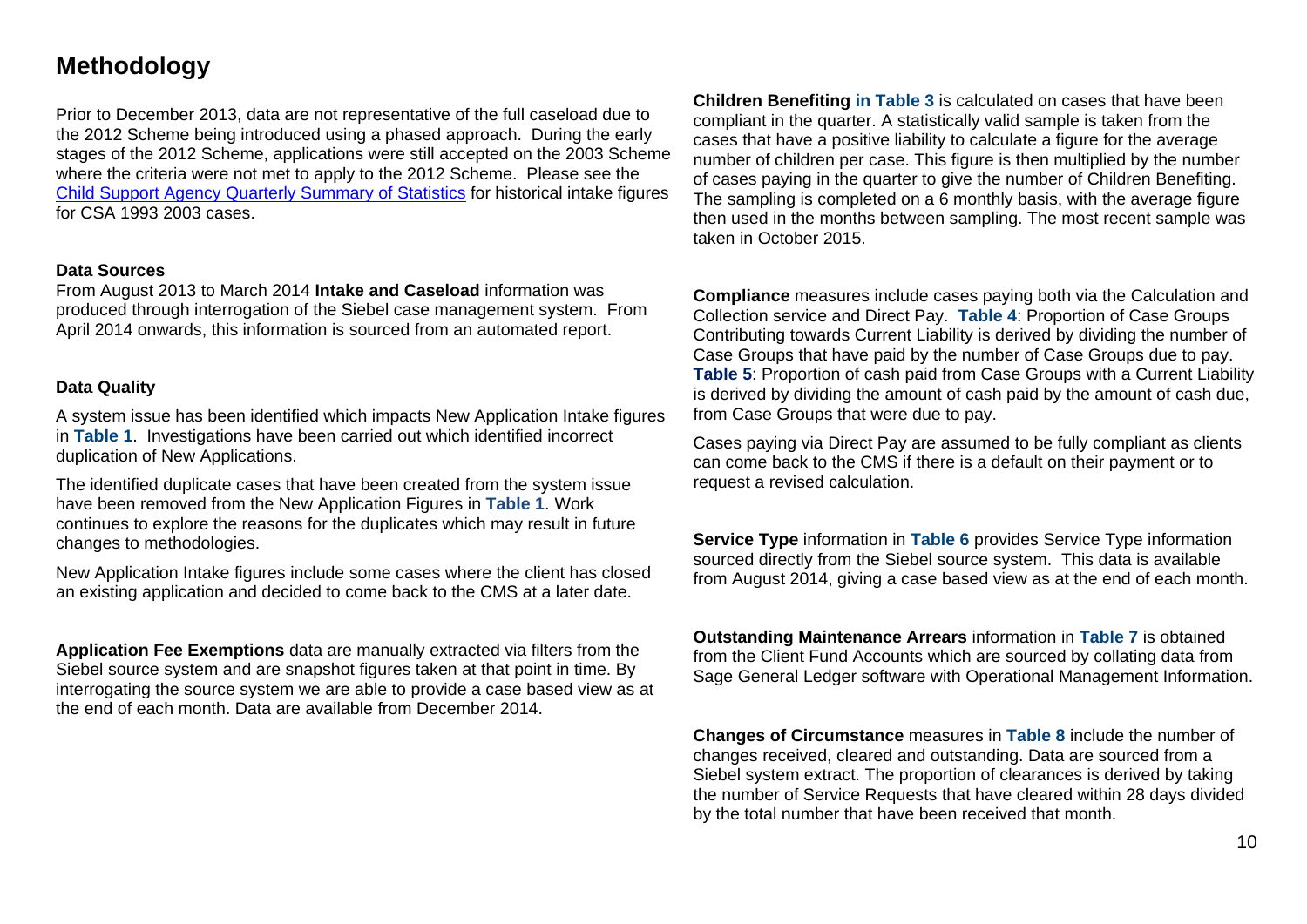**Mandatory Reconsiderations** data in **Table 9** are sourced from a Siebel system extract. Measures include the number received, total cleared and, of those, the number revised and not revised. The proportion of clearances is derived by taking the number of Mandatory Reconsiderations that have cleared within 20 days divided by the total number that were cleared in the month.

**Appeals** measures in **Table 10** include the number of Appeals received and the total number cleared broken down by outcome type. Data are sourced from an Appeals Tracking System (ATS).

**Complaints** information in **Table 11** is sourced clerically.

**Telephony** data in **Table 12** is collated on an automated telephony system which routes callers to the correct caseworker. This system has a built in management information capability which produces detailed reports including calls received, calls answered and speed to answer for all calls.

**Accuracy** figures in **Table 13** are derived by checking a sample of cases on which new assessments or changes to assessments have been carried out to ensure that the calculation was accurate. The sample is derived by manually accessing the core system.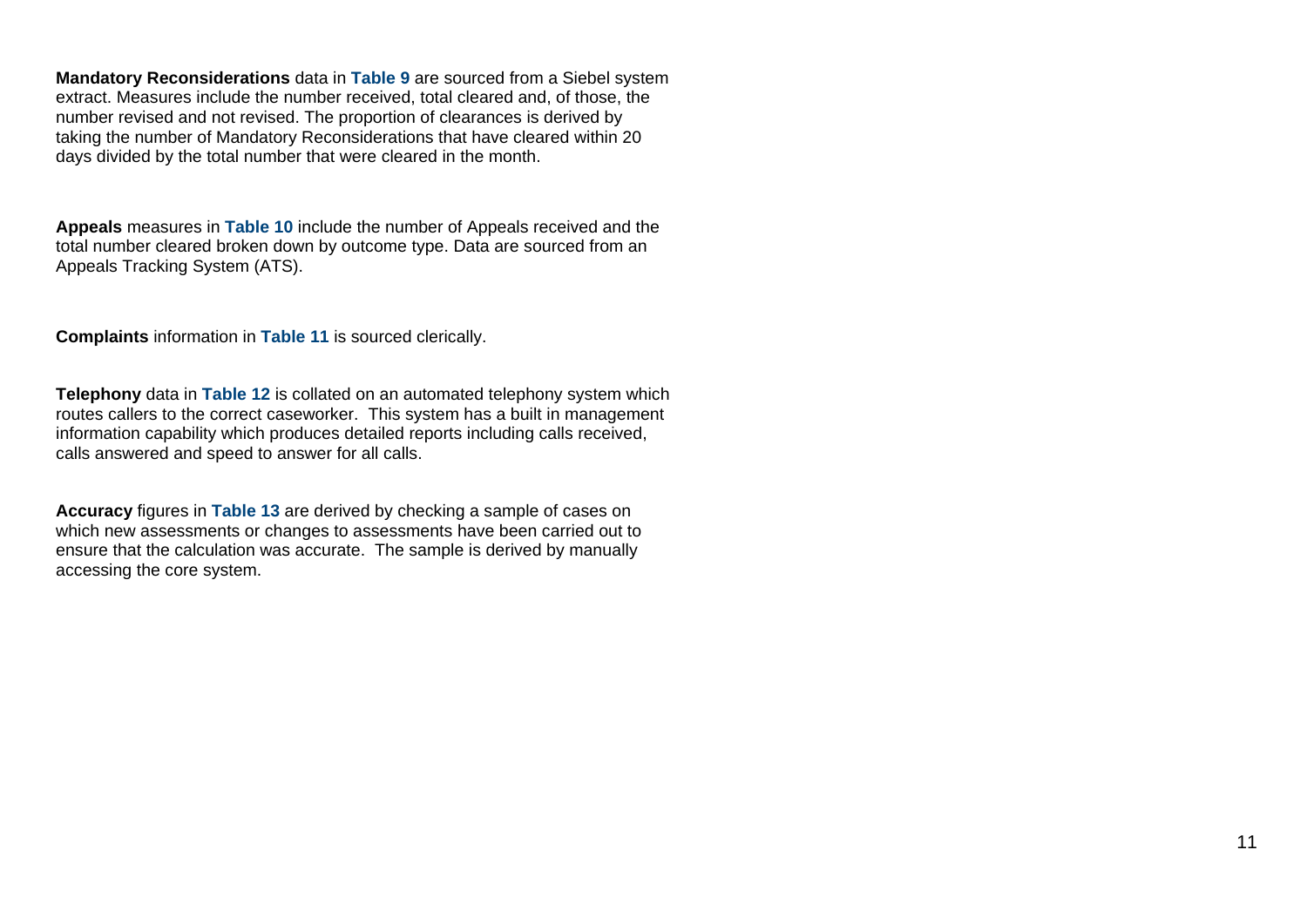## <span id="page-11-0"></span>**Definitions**

**Accuracy:** The proportion of cases assured that are cash value accurate to within a £1.00 or 2% tolerance (whichever is higher) of the correct current calculation based on the latest assessment at the point of selection.

**Appeals:** The number of appeals received on the 2012 Scheme where the client challenges the maintenance decision.

**Application Fee Exemptions:** Exemptions from applications fees can be applied in the following circumstances, where the applicant is under 19 years of age or they are or have been a victim of domestic violence (declare that they have suffered domestic violence or abuse, and they declared this to an approved body).

**Application Fee**: From 30 June 2014, all new applications to the 2012 Scheme were charged a £20 application fee.

**Arrears Only:** These are cases with arrears which have no on-going maintenance liability.

**Calculation and Collection:** A case is classed as 'Calculation and Collection' when the maintenance calculation has been derived by the CMS (after assessment of the case) and the Paying Parent pays child maintenance to the CMS. The CMS then sends this money to the receiving parent. Money is paid into a bank or post office account or via [simple payment](https://www.gov.uk/simple-payment) method.

Further information on [how to pay child maintenance](https://www.gov.uk/child-maintenance/how-to-pay) is available online.

**Case Group:** A case group consists of all of the cases associated to a Paying Parent.



**Caseload:** The number of cases which are being managed on the 2012 statutory scheme.

**Cash Compliance:** The proportion of cash paid from case groups with a current liability.

**Change of Circumstances:** The number of Service Requests received that request a change of circumstance on a case.

**Children Benefiting:** The number of children benefiting from maintenance, calculated from cases in which a payment was received or had a direct pay arrangement in place.

**CMS:** Child Maintenance Service.

**Complaints:** The number of complaints received on the 2012 Scheme.

**Compliance:** The proportion of Case Groups who are contributing towards their current liability. A Case Group is considered to be contributing towards Current Liability if a case is Direct Pay or the Paying Parent has made a payment via the Collection Service in the quarter.

**Direct Pay:** A case is classed as 'Direct Pay' when the maintenance calculation has been derived by the CMS (after assessment of the case) and the Paying Parent pays child maintenance directly to the Receiving Parent. These cases are assumed to be fully meeting their current liability (since clients can come back to the CMS if there is a default on their payment or to request a revised calculation).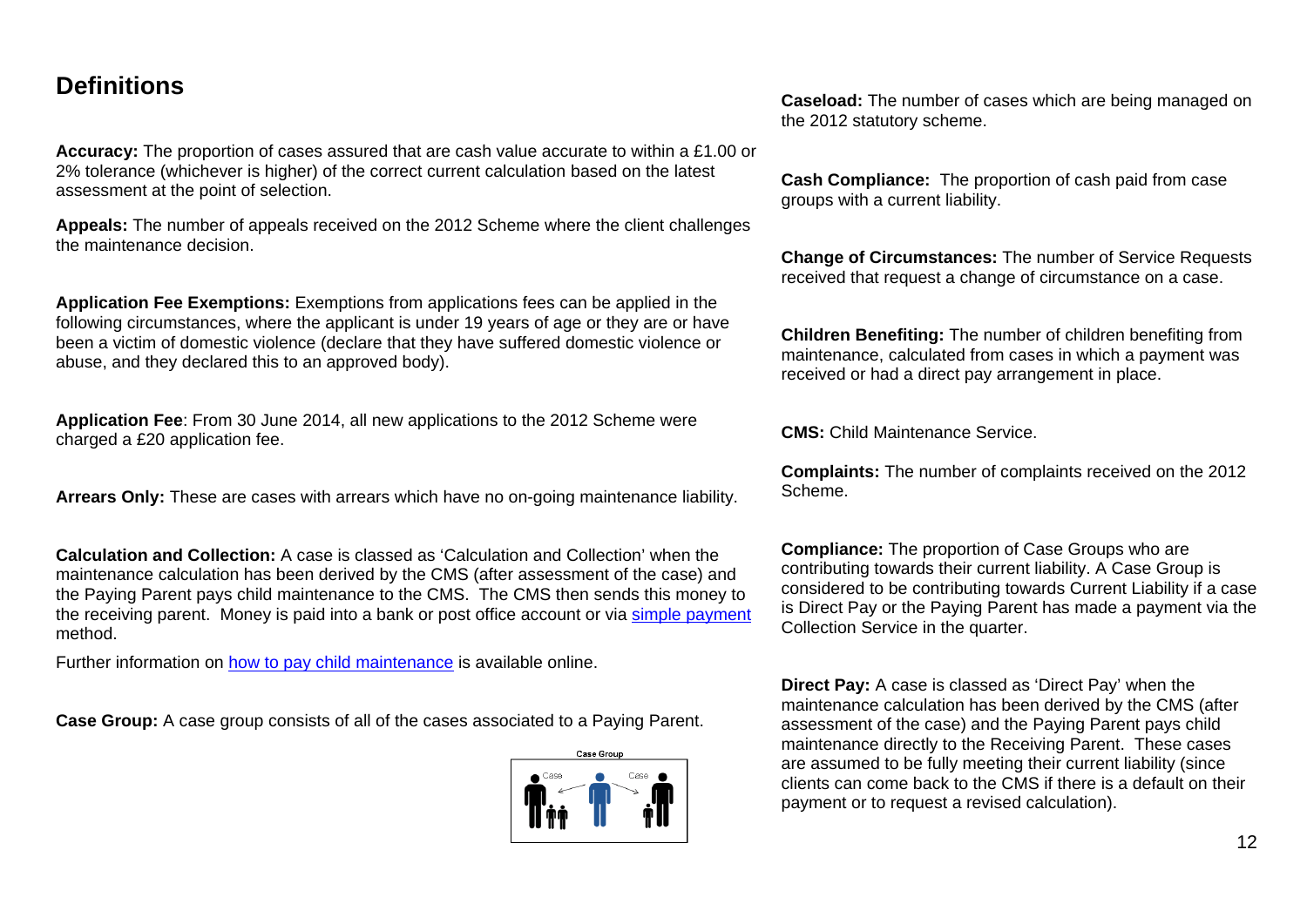**Domestic Violence**: We have used, for this purpose, the cross-government definition of domestic violence and abuse developed by the Home Office.

This has been published, along with the list of approved organisations to which such an incident can be reported, alongside the Child Support Fees Regulations 2014. [https://www.gov.uk/government/uploads/system/uploads/attachment\\_data/file/261882/child](https://www.gov.uk/government/uploads/system/uploads/attachment_data/file/261882/child-support-fees-who-to-report-domestic-violence-to.pdf)[support-fees-who-to-report-domestic-violence-to.pdf](https://www.gov.uk/government/uploads/system/uploads/attachment_data/file/261882/child-support-fees-who-to-report-domestic-violence-to.pdf)

**Intake:** The number of new applications received to the 2012 statutory scheme.

**Mandatory Reconsiderations:** This is where the CMS review the entire decision before a client can appeal against it.

**Outstanding Maintenance Arrears:** This is Maintenance arrears accrued on the 2012 Scheme.

**Resolution:** The first stage of a complaint where CMS attempt to resolve the complaint.

**Review:** The second stage of a complaint which occurs if the complainant is not satisfied with the proposed resolution from the first stage.

**Service Request:** This is generated when the client requests a change or an action is required on the case.

**Service Type:** This is the chosen method of payment of cases due to pay maintenance. Service type is split by cases paying via the Calculation & Collection Service or via Direct Pay.

**Telephony:** The proportion of calls answered and the percentage of calls answered within 30 seconds.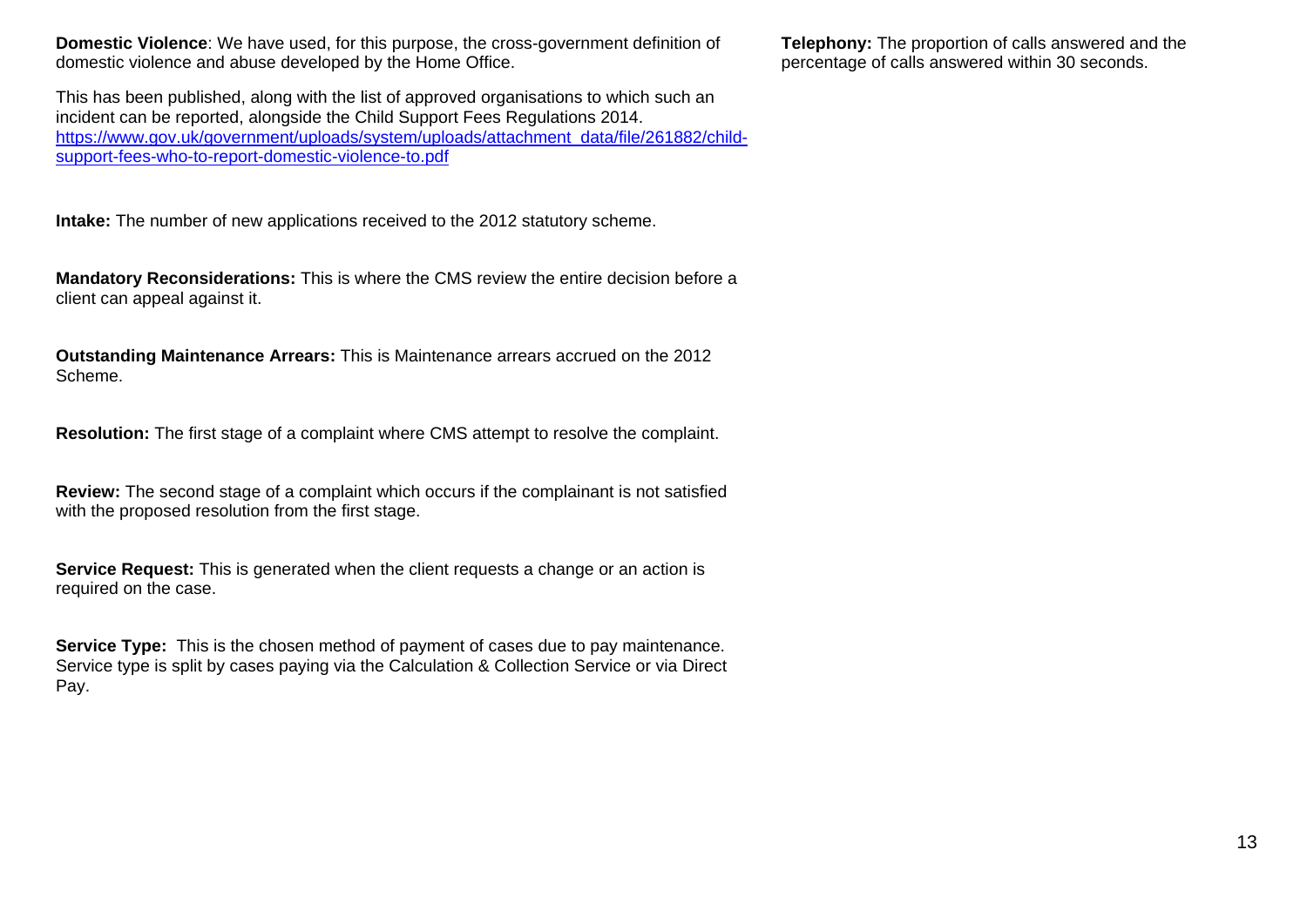## <span id="page-13-0"></span>**2012 Scheme Overview**

#### **CHILD MAINTENANCE OPTIONS**

The Child Maintenance Options service encourages collaboration and helps parents explore whether they can make a family-based arrangement without using the statutory service. The Child Maintenance Options service provides help and support to parents to enable them to put familybased arrangements in place.

Where clients are unable to make a family-based arrangement an application to the 2012 Scheme can be made. The Department understands that not every parent will be willing or able to make their own arrangements outside of the statutory scheme. The 2012 Child **Maintenance** Scheme has been developed to deliver a more efficient statutory service for those who need it.

New Applicants

Family-based child maintenance arrangements are often the best option for everyone involved. They can be arranged privately without Government intervention, do not incur costs to the taxpayer, and are flexible and can be easily tailored to individual circumstances. Working together to agree a child maintenance arrangement can also help reduce conflict and keep both parents involved in their children's lives.

### **Application Stage to Receiving Maintenance Application**

From 30 June 2014, all new applications to the 2012 Scheme pay a £20 application fee (with the exception of cases where the applicant is: under 19 years of age, or they are or have been a victim of domestic violence). Contact is made with HMRC to determine income details of the Paying Parent. Wherever possible clients will be encouraged to use Direct Pay as their method of payment, avoiding on-going collection charges.

From 11 August 2014, Clients who use the Calculation and Collection Service are subject to collection charges.

A 20% charge is added to the paying parents liability and a 4% charge deducted from the Receiving Parents maintenance payment.



#### **New Case**

First contact and gathering information stage including issuing assessment details. Where there is evidence that suggests that the Paying Parent is unlikely to pay, Direct Pay is not appropriate and the Calculation & Collection service will be used.

#### **Maintenance**

Once the payment schedule is in place the case moves into regular maintenance. Changes of circumstance to cases generally occur once in this stage which can lead to changes to status, method of payment and employment. Furthermore, each case is reviewed annually in order to update its assessment each year.

#### **Enforcement**

If a case is non compliant or does not pay the full amount of liability owed then maintenance arrears will begin to build. Continued non-compliance and a build up of arrears will lead to enforcement action being taken , for which enforcement charges will be applied. Enforcement actions can range from a Deduction from Earnings Order to a Custodial<br>Sentence.